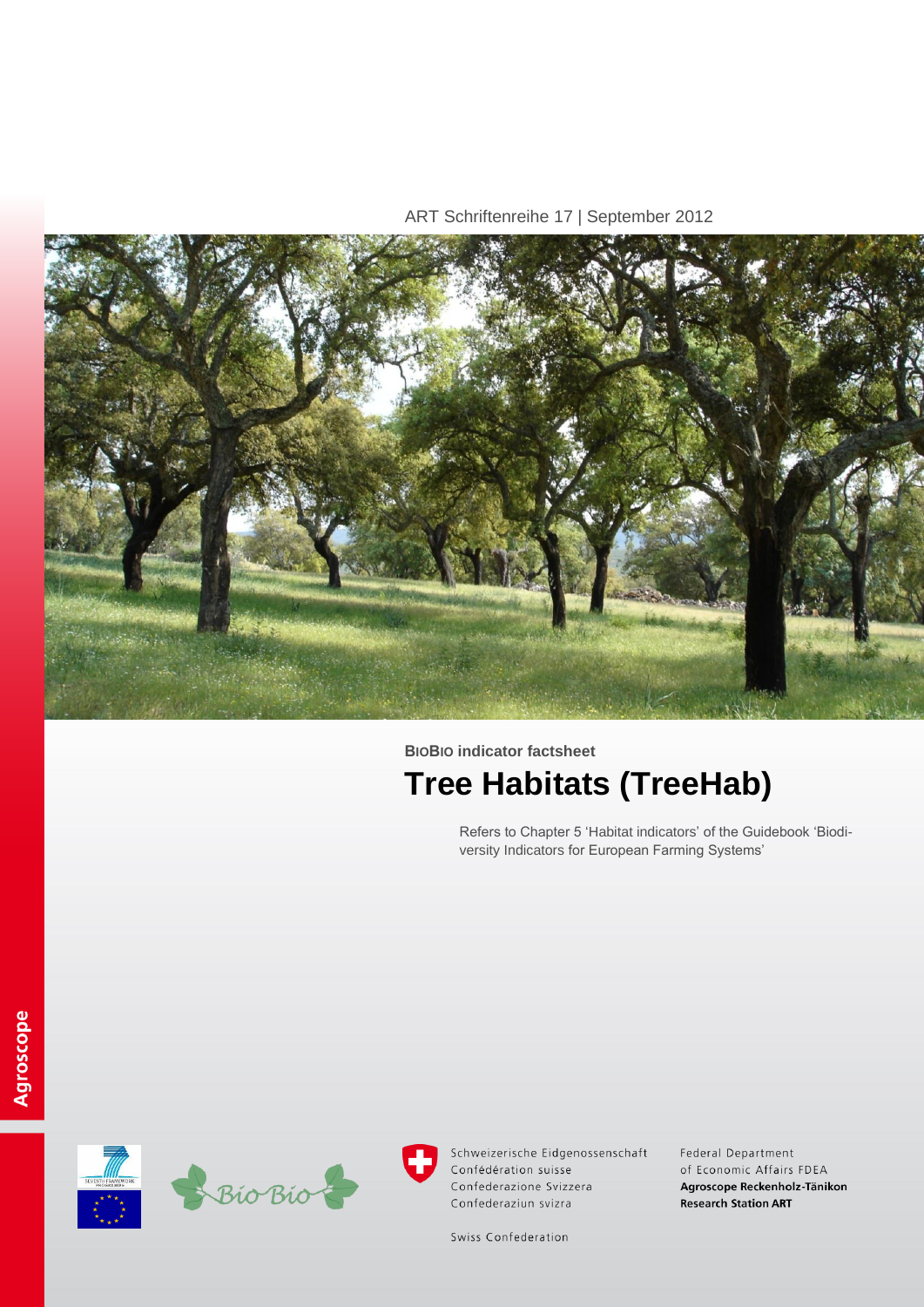# **Tree Habitats (TreeHab)**

#### **Description**

Relates to fruit trees, ornamental trees, vines and pastured forest as well as to hedgerows and semi-natural woodland elements on Utilised Agricultural Area (UAA). The **unit** of measurement is % of UAA. **Sub-indicators** can be generated such as 'Percentage of intensively cultivated forage and food crops with trees', 'Percentage of extensive agriculture and semi-natural habitats with trees', 'Percentage of linear elements with trees'.

#### **Surveyor skills**

The indicator is based on habitat mapping, which requires basic GIS, ecological and botanical skills.

### **Data collection method**

The habitat mapping method is described in [Deliverable 2.2](http://www.biobio-indicator.wur.nl/UK/Publications+and+deliverables/) $<sup>1</sup>$ .</sup> Alternatively, tree habitats can easily be recognized and mapped from aerial photographs.

#### **Calculation method**

TreeHab is obtained by dividing the sum of the area of tree habitats by the size of the farm and multiplying by 100 to get the percentage:

$$
TreeHab = \frac{TH}{UAA} * 100
$$

in which TreeHab is Tree habitats (in %), TH the sum of the area of the tree habitats on the farm and UAA the farm size (Utilized Agricultural Area in hectares).

#### **Results from BioBio case studies**

The graph shows the mean values and their distribution across the 12 BioBio case study regions. Not surprisingly, farms in Italy (vineyards), and Spain (olive groves, Dehesas) are dominated by tree habitats. The indicator is probably not very useful in such case study regions, but rather in regions of intensive arable and/or grassland farming, where structural elements such as traditional orchards or hedgerows are scarce. As the BioBio project focused on organic and lowinput farming, this kind of case study is underrepresented. Lowest values were observed in Germany (mixed farming) and Austria (arable farming). In France (arable farming) up to 20% of the farms consist of tree habitat. This indicates that in this region there is a relatively high share of structuring woody elements.

#### **Estimated effort and costs**

#### **(labour effort required, analysis)**

l

The indicator measurement requires habitat mapping and subsequent GIS analysis. Medium effort.

#### **Tree Habitat change as an indicator**

From a biodiversity point of view TreeHab is of interest in regions where structuring, semi-natural landscape elements are scarce and in regions where elements such as traditional orchards, hedgerows, and small woods are under pressure.



*Traditional orchard in the Swiss Jura, and Dehesa landscape in Extremadura, Spain. Photos: Felix Herzog & Gisela Lüscher, Agroscope*



#### *Distribution of indicator 'Tree habitats'*

timated effort and costs<br>
bour effort required, analysis)<br>
be indicator measurement requires habitat mapping and<br>  $\frac{1}{2}$  is  $\frac{1}{2}$  is  $\frac{1}{2}$  is  $\frac{1}{2}$  is  $\frac{1}{2}$  is  $\frac{1}{2}$  is  $\frac{1}{2}$  is  $\frac{1}{2}$  is  $\frac$ *Each point displays the indicator value of a farm. Farms are grouped in the respective case studies. Yellow: field crops & horticulture in Austria, France and the Netherlands, green: specialist grazing livestock in Bulgaria, Switzerland, Hungary, Norway, Wales and Dehesa in Spain, blue: mixed crops & livestock in Germany, pink: permanent crops in Italy and Olives in Spain. The colored box contains the values of 50 % of the farms of a case study. The line marks the median.* 

Dennis P. et al. 2012. Biodiversity in organic and low-input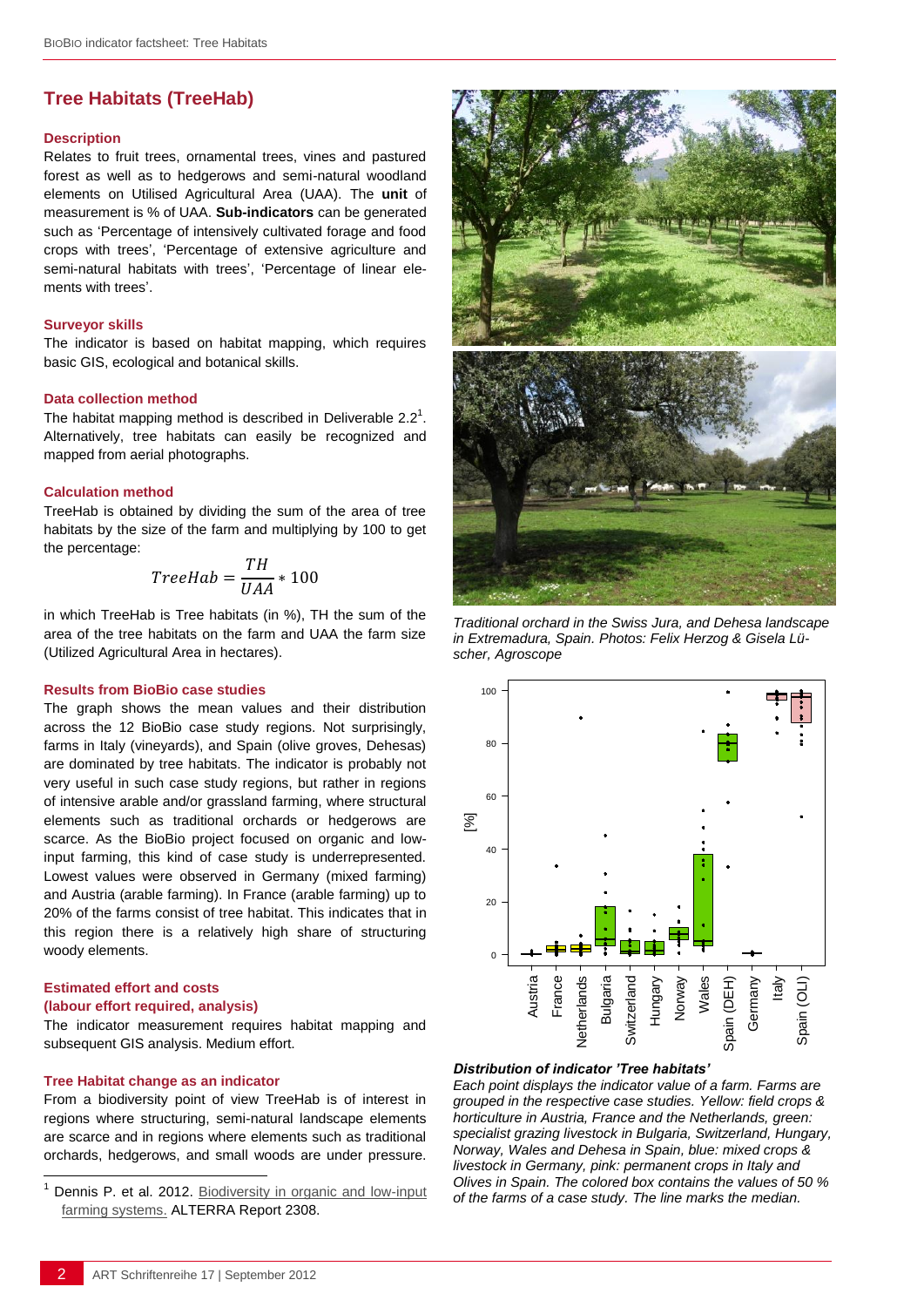In the first case, an increase in TreeHab indicates creation of new habitats (maybe also acting to reduce erosion if hedgerows are planted). In the second case, a decrease in Tree-Hab indicates a further deterioration of the traditional agricultural landscape.

#### **Interpretation**

Woody elements on farmland are fundamentally different from arable fields or grassland. Trees and shrubs are permanent, overwintering plants and offer habitats for various arthropods, birds and small mammals which otherwise cannot exist on farms. The indicator is therefore of interest mostly for arable and grassland farms, which only have a relatively low share of tree habitats. In such cases it indicates the potential to host farm wildlife which depends on trees and shrubs. In contrast, it is of little interest for vineyard or olive farms, which consist mostly of tree habitats. On such farms a sub-indicator which differentiates between intensively managed tree habitats and extensive & semi-natural tree habitats is more relevant.

Tree habitats are key elements for the perception of landscapes and are highly valued by both farmers and nonfarmers for aesthetic reasons<sup>2</sup>.

#### **Strengths and weaknesses**

The indicator is easily computed once the habitat map is available. Comparison between farms/countries requires standardization of mapping methodology (as in BioBio). Subindicators are needed to separately evaluate intensively farmed and extensively farmed (and semi-natural) tree habitats.

-

 $2$  Junge X. et al., 2011. Aesthetic preferences of non-farmers and farmers for different land-use types and proportions of ecological compensation areas in the Swiss lowlands. *Biological Conservation* 144, 1430–1440.